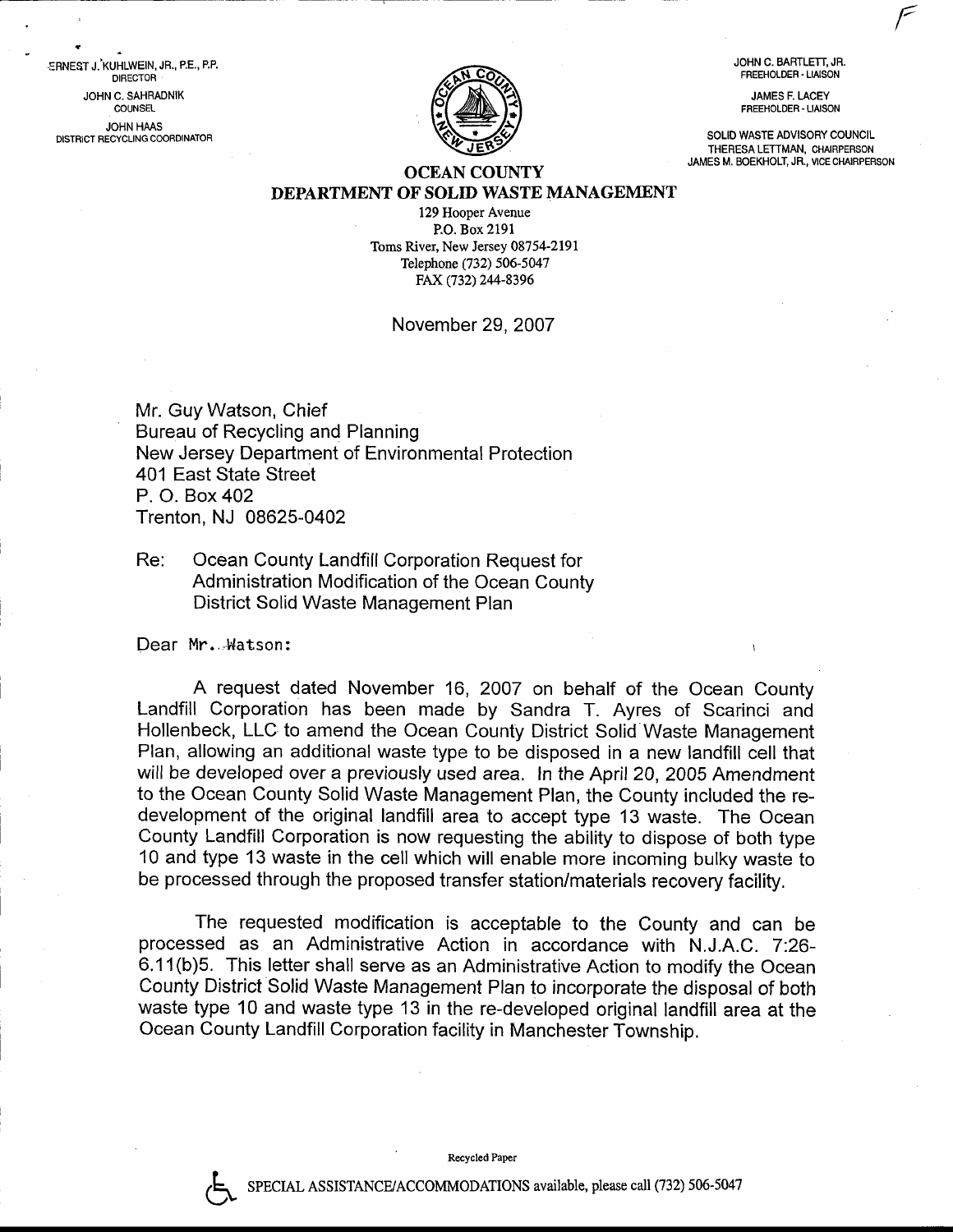Page 2

To: Mr. Guy Watson, Chief Bureau of Recycling and planning New Jersey Department of Environmental Protection Date: November 29, 2007

Should you have any questions, please do not hesitate to contact me.

Very truly yours,  $\mathbb{R} \cup \mathbb{R}$  theory mal) Killver Ernest J. Kuhlwein,<br>Director

EJK:ic

c: John C. Bartlett, Jr., Freeholder-Liaison James F. Lacey, Freeholder Deputy Director\_Liaision Alan W. Avery, Jr., County Administrator Lawrence c. Hesse, president, ocean county Landfill, Inc. Sandra T. Ayres, Scarinci & Hollenbeck, LLC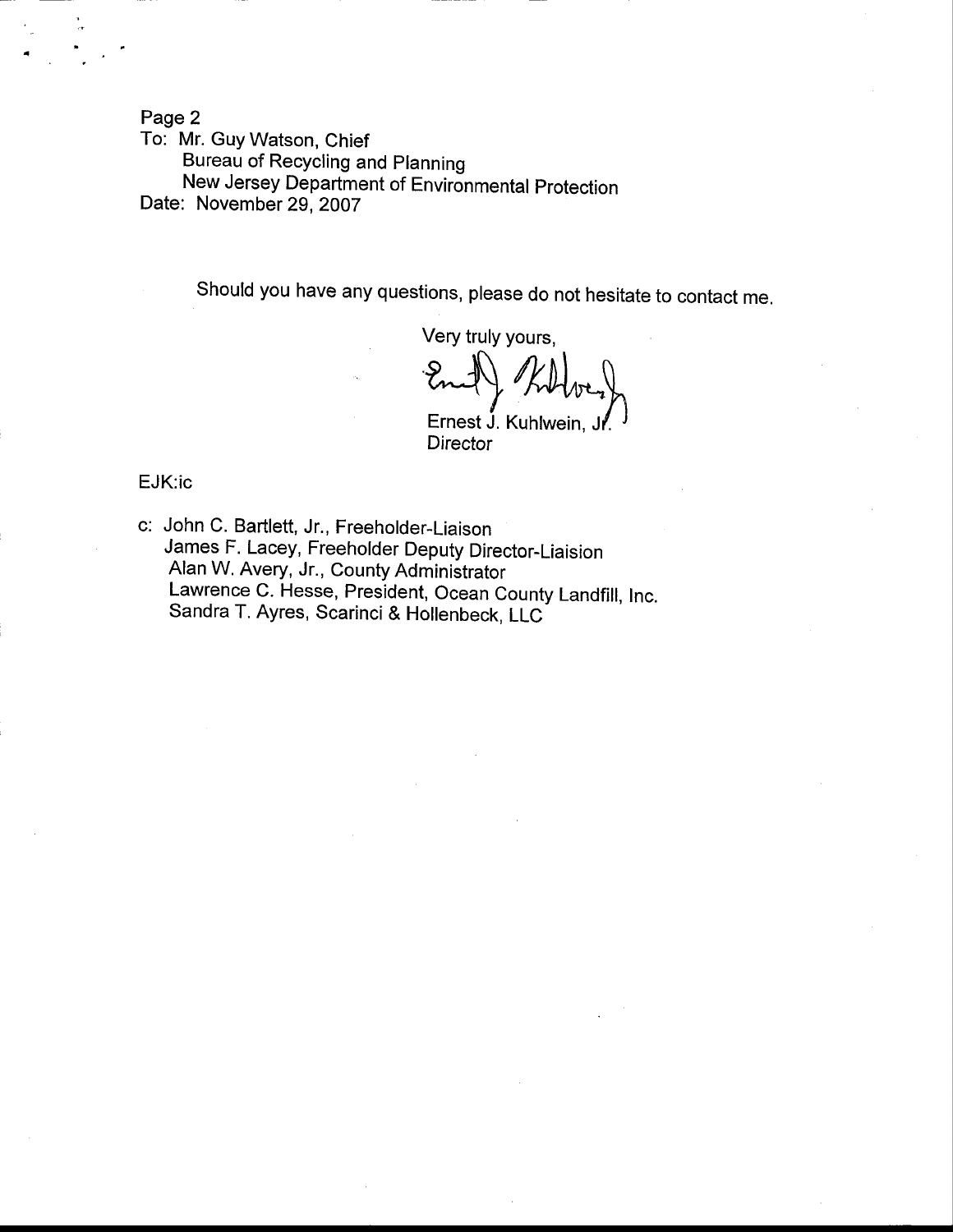

1100 VALLEY BROOK AVENUE P.O. BOX 790 LYNDHURST, NEW JERSEY 07071-0790 (201) 896-4100 / (201) 896-8660 FAX

2 PARAGON WAY FREEHOLD, NJ 07728

**6 WATER STREET, SUITE 401** NEW YORK, NEW YORK 10004 (732) 780-5590 / (732) 462-0385 FAX (212) 546-9255 / (212) 483-0876 FAX

> www.njlegalink.com **WRITER EMAIL:** Sayres@njlegalink.com

DONALD SCARINCI\* KENNETH J. HOLLENBECK ROBERT E. LEVY<sup>OU</sup> VICTOR E. KINON<sup>®</sup> PATRICK J. MCNAMARA<sup>®</sup> ANDREW L. INDECK\* JOHN M. SCAGNELLI\* JOEL R. GLUCKSMAN\* JOSEPH A. FERRIERO<sup> $\Box$ \*</sup> MATTHEW J. GIACOBBE\*  $\operatorname{Joseph} M.$  DONEGAN\*  $\blacksquare\bullet$ FRED D. ZEMEL\* THEODORE A. SCHWARTZ THOMAS J. CAFFERTY MARTIN R. PACHMAN SHARON L. WEINER<sup>#\*</sup> MARK K. FOLLENDER MITCHELL L. PASCUAL<sup>12</sup>\* FRANK L. BRUNETTI\*\*

RICHARD M. SALSBERG (1945-2005)

**Of Counsel** NOMI IRENE LOWY MARC L. POTOLSKY MICHAEL R. WASSERMAN\*

November 16, 2007

**NOV**  $9 - 2001$  $TOF$ OCE/

**ALLEN SAFRIN** 

**ANTHONY P. SEUAS** 

**BRUCE W. PADULA** 

RAMON E. RIVERA

THOMAS H. PROL<sup>\*</sup>

JOHN P. FAZZIO\*\*

LAURA M. MILLER

TRISTAN W GILLESPIES

● ADMITTED IN MASSACHUSETTS<br>← ADMITTED IN NEW YORK<br>Ω ADMITTED IN NEW YORK ONLY<br>■ ADMITTED IN PENNSYLVANIA

**ADMITTED IN U.S. TAX COURT** 

PLEASE REPLY TO:

**LYNDHURST** 

201-623-1222

**CERTIFIED IN C.S. FAR COOKEY**<br>CERTIFIED CIVIL TRIAL ATTORNEY<br>CERTIFIED CRIMINAL TRIAL ATTORNEY

WRITER DIRECT DIAL:

NINA VIJ

THOMAS A. SEGRETO

KARA A. KACZYNSKI

ANTHONY M. ORLANDO

**ADAM S. ABRAMSON** 

Counsel

**SANDRA T. AYRES** 

JOHN P. LIBRETTI III\*

**SHERI K. SIEGELBAUM** 

ROBIN T. MCMAHON

MITCHELL B. JACOBS

WILLIAM A. BAKER

MARK J. SEMERARO\*

MICHAEL A. CIFELLI

FRANK P. KAPUSINSKI

WILLIAM T. ROGERS III\*

PARTHENOPY A. BARDIS\*

CHRISTINE M. VANEK\*

**JACQUELIN P. GIOIOSO** 

NATALIE CIFELLIO

KATHLEEN J. DEVLIN\*

SEAN D. DIAS\*

**Associates** 

WILLIAM C. SULLIVAN JR.

#### **Via Overnight Delivery**

Ernest J. Kuhlwein, Director Ocean County Dept. of Solid Waste Management 129 Hooper Avenue P.O. Box 2191 Toms River, New Jersey 08754-2191

#### **Ocean County Landfill Corporation Request for** Re: **Administrative Modification of the Ocean County District Solid Waste Management Plan**

Dear Mr. Kuhlwein:

On behalf of Ocean County Landfill Corporation (OCLC) we are requesting a modification in the Ocean County District Solid Waste Management Plan (District Plan) with respect to the 'Bulky Waste Fill' at OCLC's Solid Waste Facility (SWF) in Manchester Township. The Bulky Waste Fill will be a new disposal cell over a previously used area developed in accordance with approvals from the New Jersey Department of Environmental Protection (NJDEP). As currently included in the District Plan, only bulky waste, i.e., type 13 waste, would be disposed at this new cell. The modification requested would simply add type 10 waste and allow disposal of both waste types.

The requested modification will not affect the volume of type 10 waste received at the OCLC SWF, only the ability to use the new disposal cell for its disposal. This request for modification is being made to allow flexibility to direct more in-coming bulky wastes to the proposed Transfer Station/Materials Recovery Facility and use more of the on-site disposal capacity to dispose of in-coming type 10 waste.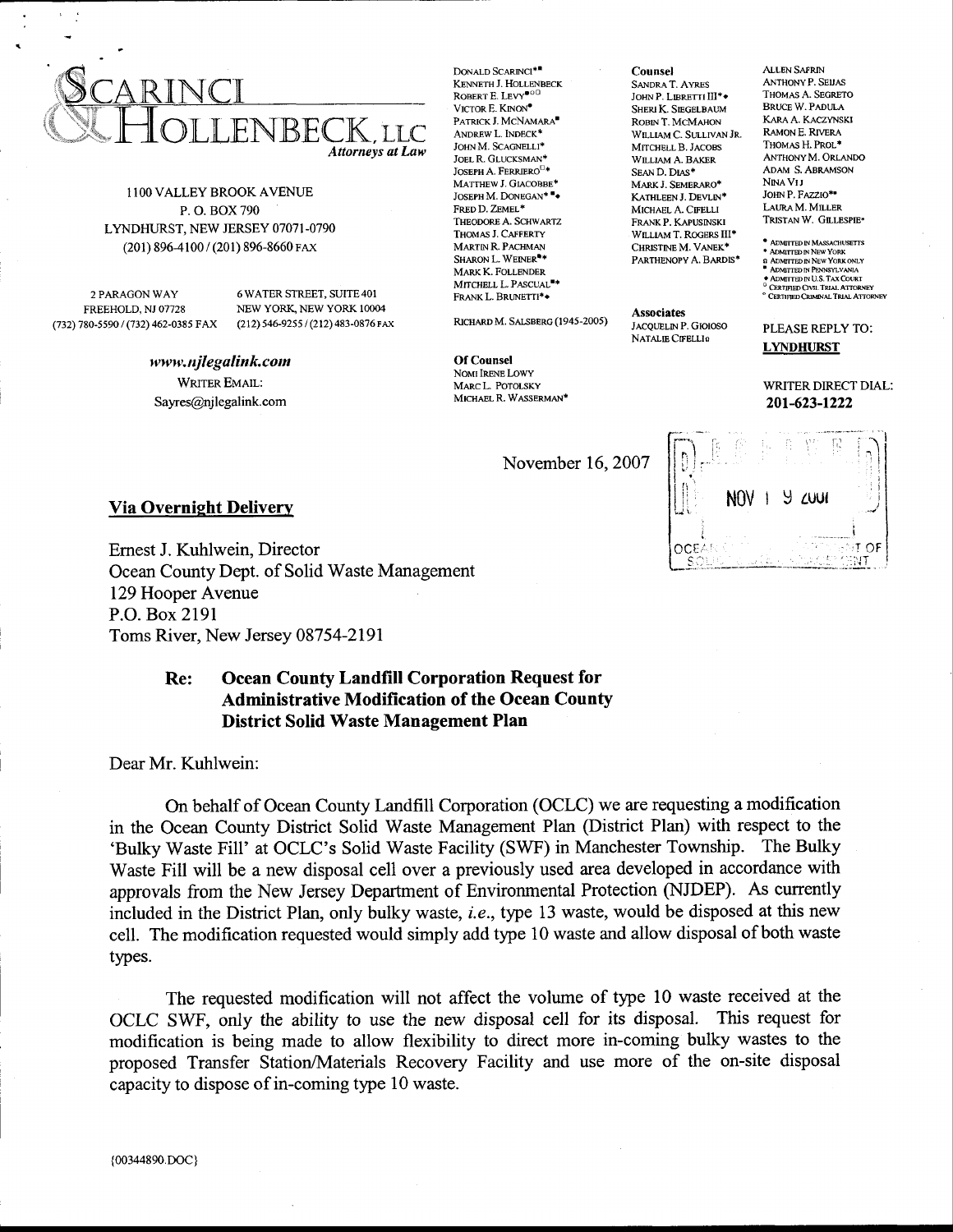# November 16, 2007 Page 2

Regulations adopted by the New Jersey Department of Environmental Protection (NJDEP) authorize modifications in duly adopted and approved District Plans to enable acceptance of additional waste types at facilities included in their Plans. N.J.A.C. 7:26-6.11(b)5. Such modifications require only a letter from the county to the NJDEP describing the change, and may be approved by the NJDEP within thirty (30) days. N.J.A.C. 7:26-6.11(d). Reliance on this exception to a fulI plan amendment proceeding is particularly appropriate in this case. Ocean County's District Plan already provides for acceptance of type 10 waste at the OCLC SWF. The current request merely seeks a modification that would allow disposal of such waste in the new cell whenever it is more practical to do so from an operational standpoint. Of course, the NJDEP permit review process will ensure that all necessary environmental safeguards are in place.

Thank you for bringing this request to the attention of the Board of Chosen Freeholders. If there are any questions, or additional information is needed, please let us know.

SANDRA T. AYRES y|truly yours, $\overline{\phantom{a}}$ -----  $y$ truly yours,  $\overline{\phantom{0}}$ 

For the firm

STA/vk Cc: L. Hesse, Pres.

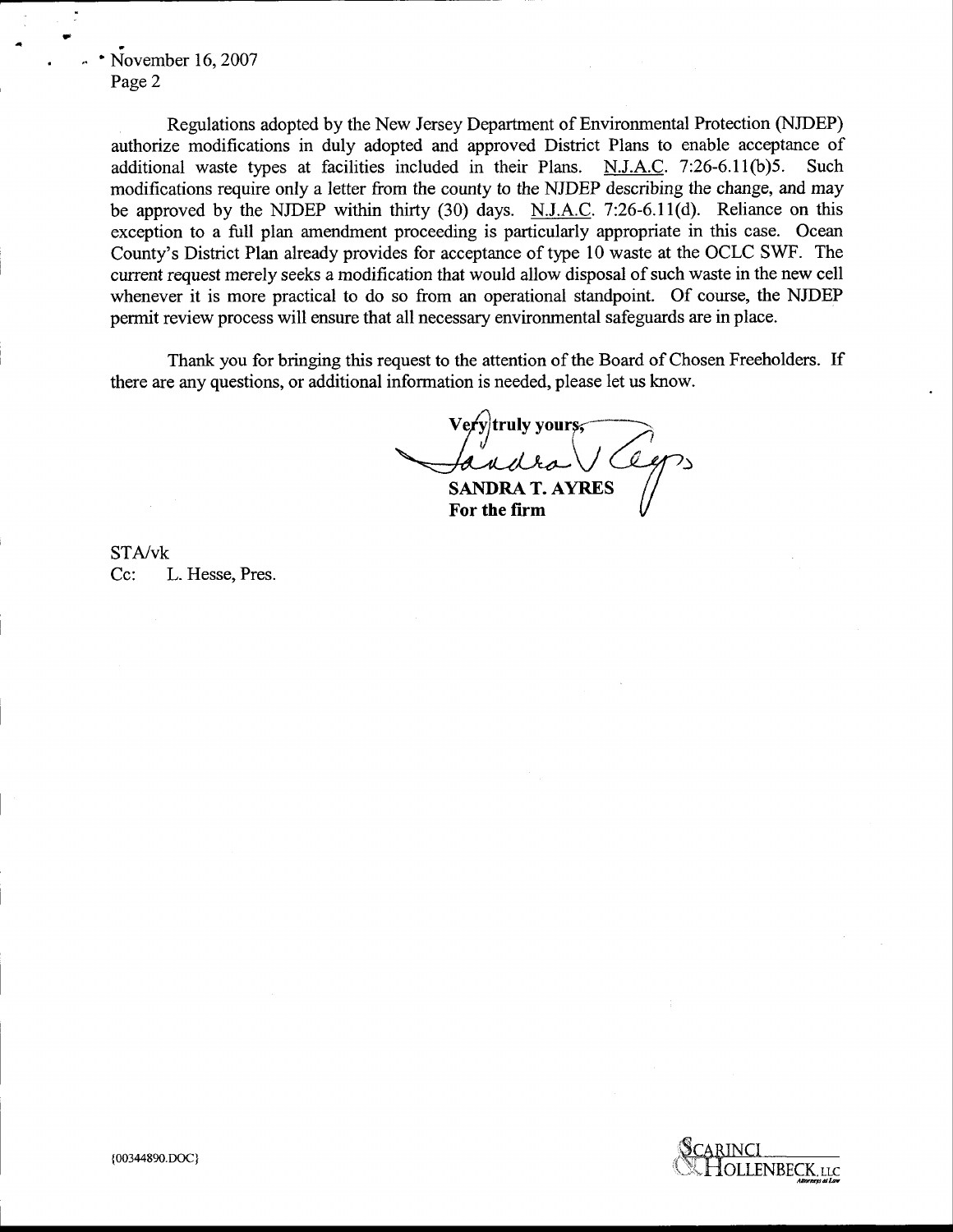|  | <b>DEC</b>   8 200 |  |                      |
|--|--------------------|--|----------------------|
|  |                    |  | and the state of the |

/157.<br>12/18

**LISA P. JACKSON** 

Commissioner



State of New Ierseu **ENVIRONMENTAL PROTECTION**<br>Hazardous Waste Program **DEPARTMENT OF**<br>Solid and P.O. Box 414 Trenton, New Jersey 08625-0414 Tel. # 609-984-3438 Fax. #609-777-0769

Ernest J. Kuhlwein, Jr., Director Dept. of Solid Waste Management 129 Hooper Avenue P.O. Box 2191 Toms River, New Jersey 08754-2191

DEC 14 2007

DEC :

Dear Mr. Kuhlwein:

On December 3, 2007, the Department of Environmental Protection's Solid and Hazardous Waste Program received a request for an administrative action to amend the Ocean County Solid Waste Management Plan (County Plan) to include the additional disposal of waste type 10 in the redeveloped original landfill area at the Ocean County Landfill facility (OCLF) in Manchester Township, Ocean County.

On April 20, 2005, the Ocean County Freeholder Board adopted an amendment to the County Plan in include the revised development plan for the (OCLF) to accept type 13 waste at a filled portion of the facility. The April 20, 2005 County Plan amendment was certified as approved by the Department on November 17, 2005. The December 3, 2007 administrative action proposes to add waste type 10 along with type 13 as a part of the revised development plan for a filled portion of the facility.

Pursuant to N.J.A.C. 7:26-6.11(b)5, the Department consideres modifications of existing facilities, such as on-site operational changes, as approvable administrative actions. Therefore, County Plan inclusion of disposing waste type 10 (along with type13) in the re-developed original landfill area at the OCLF is hereby approved as an administrative action pursuant to N.J.A.C. 7:26-6.11(f).

Please note that the approval of this administrative action by the Department shall not be construed as an expression of the Department's intent to issue a solid waste facility permit or permit modification for any solid waste facility or operation, or issue any other permit which may be required by the Department.

**JON S. CORZINE** Governor